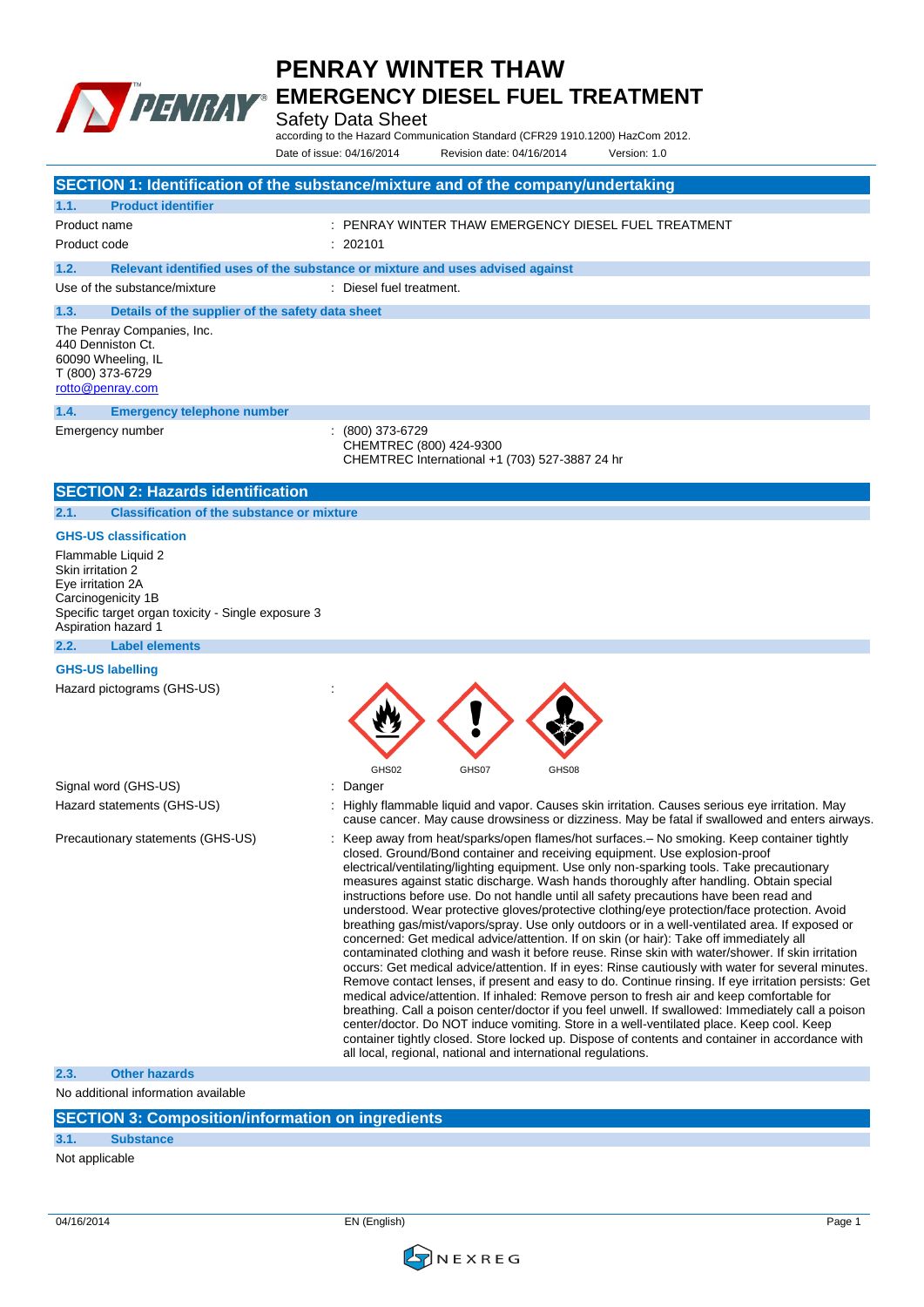Safety Data Sheet

according to the Hazard Communication Standard (CFR29 1910.1200) HazCom 2012.

| 3.2.<br><b>Mixture</b>                                                                                                                  |                           |               |                                                                    |
|-----------------------------------------------------------------------------------------------------------------------------------------|---------------------------|---------------|--------------------------------------------------------------------|
| <b>Name</b>                                                                                                                             | <b>Product identifier</b> | $\frac{9}{6}$ | <b>GHS-US classification</b>                                       |
| Kerosene, petroleum                                                                                                                     | (CAS No) 8008-20-6        | $40 - 70$     | Flam. Lig. 3<br>Skin Irrit, 2<br>STOT SE3<br>Asp. Tox. 1           |
| Isopropyl alcohol                                                                                                                       | (CAS No) 67-63-0          | $15 - 40$     | Flam. Lig. 2<br>Eye Irrit. 2A<br>STOT SE 3                         |
| Xylenes (o-, m-, p- isomers)                                                                                                            | (CAS No) 1330-20-7        | $1 - 5$       | Flam. Lig. 3<br>Acute Tox. 4 (Dermal, Inhalation)<br>Skin Irrit. 2 |
| Solvent naphtha, petroleum, heavy aromatic                                                                                              | (CAS No) 64742-94-5       | $0.5 - 1.5$   | Flam. Lig. 3<br>Asp. Tox. 1                                        |
| Naphthalene                                                                                                                             | (CAS No) 91-20-3          | $0.1 - 1$     | Acute Tox. 4 (Oral, Dermal)<br>Carc. 2                             |
| Solvent naphtha, petroleum, light aromatic                                                                                              | (CAS No) 64742-95-6       | $0.1 - 1$     | Asp. Tox. 1                                                        |
| The exact percentage (concentration) of composition has been withheld as a trade secret in accordance with paragraph (i) of §1910.1200. |                           |               |                                                                    |

#### **SECTION 4: First aid measures 4.1. Description of first aid measures** First-aid measures after inhalation : If inhaled, remove to fresh air. If not breathing, give artificial respiration. If breathing is difficult, give oxygen. Get medical advice/attention if you feel unwell. First-aid measures after skin contact : In case of contact, immediately flush skin with plenty of water. Remove contaminated clothing and shoes. Wash clothing before reuse. Call a physician if irritation develops and persists. First-aid measures after eye contact : In case of contact, immediately flush eyes with plenty of water for at least 15 minutes. If easy to do, remove contact lenses, if worn. If irritation persists, get medical attention. First-aid measures after ingestion : If swallowed, do NOT induce vomiting unless directed to do so by medical personnel. Never give anything by mouth to an unconscious person. Get immediate medical advice/attention. **4.2. Most important symptoms and effects, both acute and delayed** Symptoms/injuries after inhalation : May cause drowsiness, dizziness and central nervous system depression. May cause respiratory tract irritation. Symptoms/injuries after skin contact : Causes skin irritation. Symptoms may include redness, edema, drying, defatting and cracking of the skin. Symptoms/injuries after eye contact : Causes serious eye irritation. Symptoms may include discomfort or pain, excess blinking and tear production, with marked redness and swelling of the conjunctiva. Symptoms/injuries after ingestion : May be fatal if swallowed and enters airways. This product may be aspirated into the lungs and cause chemical pneumonitis. May cause stomach distress, nausea or vomiting.

**4.3. Indication of any immediate medical attention and special treatment needed** Symptoms may not appear immediately. In case of accident or if you feel unwell, seek medical advice immediately (show the label or SDS where possible).

|             | <b>SECTION 5: Firefighting measures</b>                             |                                                                                                                                                                                                                                                                                          |
|-------------|---------------------------------------------------------------------|------------------------------------------------------------------------------------------------------------------------------------------------------------------------------------------------------------------------------------------------------------------------------------------|
| 5.1.        | <b>Extinguishing media</b>                                          |                                                                                                                                                                                                                                                                                          |
|             | Suitable extinguishing media                                        | Powder, water spray, foam, carbon dioxide.                                                                                                                                                                                                                                               |
|             | Unsuitable extinguishing media                                      | : Do not use a heavy water stream.                                                                                                                                                                                                                                                       |
| 5.2.        | Special hazards arising from the substance or mixture               |                                                                                                                                                                                                                                                                                          |
| Fire hazard |                                                                     | : Products of combustion may include, and are not limited to: oxides of carbon.                                                                                                                                                                                                          |
| 5.3.        | <b>Advice for firefighters</b>                                      |                                                                                                                                                                                                                                                                                          |
|             | Protection during firefighting                                      | Keep upwind of fire. Wear full fire fighting turn-out gear (full Bunker gear) and respiratory<br>protection (SCBA). Vapors may be heavier than air and may travel along the ground to a distant<br>ignition source and flash back. Use water spray to keep fire-exposed containers cool. |
|             | <b>SECTION 6: Accidental release measures</b>                       |                                                                                                                                                                                                                                                                                          |
| 6.1.        | Personal precautions, protective equipment and emergency procedures |                                                                                                                                                                                                                                                                                          |
|             | General measures                                                    | : Use personal protection recommended in Section 8. Isolate the hazard area and deny entry to<br>unnecessary and unprotected personnel. Eliminate sources of ignition.                                                                                                                   |
| 6.2.        | Methods and material for containment and cleaning up                |                                                                                                                                                                                                                                                                                          |
|             | For containment                                                     | Contain and/or absorb spill with inert material (e.g. sand, vermiculite), then place in a suitable<br>container. Do not flush to sewer or allow to enter waterways. Use appropriate Personal<br>Protective Equipment (PPE).                                                              |
|             | Methods for cleaning up                                             | Scoop up material and place in a disposal container. Provide ventilation.                                                                                                                                                                                                                |
| 6.3.        | <b>Reference to other sections</b>                                  |                                                                                                                                                                                                                                                                                          |
|             |                                                                     | See section 8 for further information on protective clothing and equipment and section 13 for advice on waste disposal.                                                                                                                                                                  |

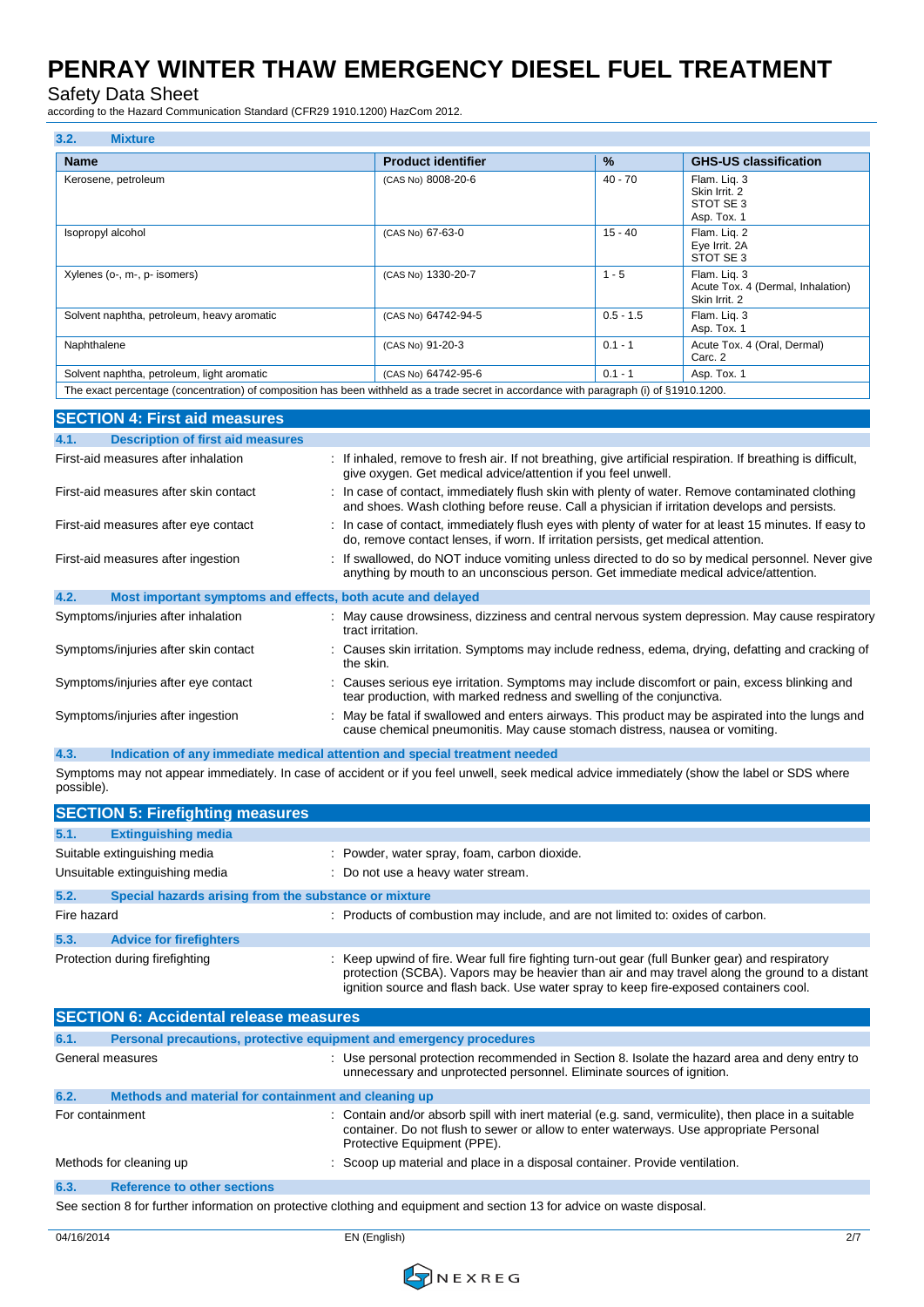## Safety Data Sheet

according to the Hazard Communication Standard (CFR29 1910.1200) HazCom 2012.

|      | <b>SECTION 7: Handling and storage</b>                       |                                                                                                                                                                                                                                                                                                                |
|------|--------------------------------------------------------------|----------------------------------------------------------------------------------------------------------------------------------------------------------------------------------------------------------------------------------------------------------------------------------------------------------------|
| 7.1. | <b>Precautions for safe handling</b>                         |                                                                                                                                                                                                                                                                                                                |
|      | Precautions for safe handling                                | : Keep away from sources of ignition - No smoking. Avoid contact with skin and eyes. Avoid<br>breathing gas/mist/vapors/spray. Do not swallow. Handle and open container with care. Use only<br>non-sparking tools. When using do not eat, drink or smoke. Use only outdoors or in a well-<br>ventilated area. |
|      | Hygiene measures                                             | : Launder contaminated clothing before reuse. Wash hands before eating, drinking, or smoking.                                                                                                                                                                                                                  |
| 7.2. | Conditions for safe storage, including any incompatibilities |                                                                                                                                                                                                                                                                                                                |
|      | Storage conditions                                           | : Keep out of the reach of children. Keep container tightly closed and in a well-ventilated place.<br>Store locked up. Keep cool. Keep away from heat, sparks, and flame.                                                                                                                                      |

#### **7.3. Specific end use(s)**

Not available.

| <b>Control parameters</b><br>Kerosene, petroleum (8008-20-6)<br>200 mg/m <sup>3</sup><br><b>USA ACGIH</b><br>ACGIH TWA (mg/m <sup>3</sup> )<br>Isopropyl alcohol (67-63-0)<br><b>USA ACGIH</b><br>ACGIH TWA (ppm)<br>200 ppm<br><b>USA ACGIH</b><br>ACGIH STEL (ppm)<br>400 ppm<br><b>USA OSHA</b><br>OSHA PEL (TWA) (mg/m <sup>3</sup> )<br>980 mg/m $3$<br>OSHA PEL (TWA) (ppm)<br><b>USA OSHA</b><br>400 ppm<br>Xylenes (o-, m-, p- isomers) (1330-20-7)<br>ACGIH TWA (ppm)<br>$100$ ppm<br><b>USA ACGIH</b><br><b>USA ACGIH</b><br>ACGIH STEL (ppm)<br>$150$ ppm<br>USA OSHA<br>OSHA PEL (TWA) (mg/m <sup>3</sup> )<br>435 mg/m $3$<br><b>USA OSHA</b> | <b>SECTION 8: Exposure controls/personal protection</b> |                      |         |  |  |
|------------------------------------------------------------------------------------------------------------------------------------------------------------------------------------------------------------------------------------------------------------------------------------------------------------------------------------------------------------------------------------------------------------------------------------------------------------------------------------------------------------------------------------------------------------------------------------------------------------------------------------------------------------|---------------------------------------------------------|----------------------|---------|--|--|
|                                                                                                                                                                                                                                                                                                                                                                                                                                                                                                                                                                                                                                                            | 8.1.                                                    |                      |         |  |  |
|                                                                                                                                                                                                                                                                                                                                                                                                                                                                                                                                                                                                                                                            |                                                         |                      |         |  |  |
|                                                                                                                                                                                                                                                                                                                                                                                                                                                                                                                                                                                                                                                            |                                                         |                      |         |  |  |
|                                                                                                                                                                                                                                                                                                                                                                                                                                                                                                                                                                                                                                                            |                                                         |                      |         |  |  |
|                                                                                                                                                                                                                                                                                                                                                                                                                                                                                                                                                                                                                                                            |                                                         |                      |         |  |  |
|                                                                                                                                                                                                                                                                                                                                                                                                                                                                                                                                                                                                                                                            |                                                         |                      |         |  |  |
|                                                                                                                                                                                                                                                                                                                                                                                                                                                                                                                                                                                                                                                            |                                                         |                      |         |  |  |
|                                                                                                                                                                                                                                                                                                                                                                                                                                                                                                                                                                                                                                                            |                                                         |                      |         |  |  |
|                                                                                                                                                                                                                                                                                                                                                                                                                                                                                                                                                                                                                                                            |                                                         |                      |         |  |  |
|                                                                                                                                                                                                                                                                                                                                                                                                                                                                                                                                                                                                                                                            |                                                         |                      |         |  |  |
|                                                                                                                                                                                                                                                                                                                                                                                                                                                                                                                                                                                                                                                            |                                                         |                      |         |  |  |
|                                                                                                                                                                                                                                                                                                                                                                                                                                                                                                                                                                                                                                                            |                                                         |                      |         |  |  |
|                                                                                                                                                                                                                                                                                                                                                                                                                                                                                                                                                                                                                                                            |                                                         |                      |         |  |  |
|                                                                                                                                                                                                                                                                                                                                                                                                                                                                                                                                                                                                                                                            |                                                         |                      |         |  |  |
|                                                                                                                                                                                                                                                                                                                                                                                                                                                                                                                                                                                                                                                            |                                                         |                      |         |  |  |
|                                                                                                                                                                                                                                                                                                                                                                                                                                                                                                                                                                                                                                                            |                                                         | OSHA PEL (TWA) (ppm) | 100 ppm |  |  |
| Naphthalene (91-20-3)                                                                                                                                                                                                                                                                                                                                                                                                                                                                                                                                                                                                                                      |                                                         |                      |         |  |  |

| USA ACGIH | ACGIH TWA (ppm)                     | 10 ppm              |
|-----------|-------------------------------------|---------------------|
| USA ACGIH | ACGIH STEL (ppm)                    | 15 ppm              |
| USA OSHA  | OSHA PEL (TWA) (mg/m <sup>3</sup> ) | $50 \text{ mg/m}^3$ |
| USA OSHA  | OSHA PEL (TWA) (ppm)                | 10 ppm              |

#### **8.2. Exposure controls**

| Appropriate engineering controls | : Use ventilation adequate to keep exposures (airborne levels of dust, fume, vapor, etc.) below<br>recommended exposure limits.                                                                                                                                                                   |
|----------------------------------|---------------------------------------------------------------------------------------------------------------------------------------------------------------------------------------------------------------------------------------------------------------------------------------------------|
| Personal protective equipment    | : Avoid all unnecessary exposure.                                                                                                                                                                                                                                                                 |
| Hand protection                  | : Wear chemically resistant protective gloves.                                                                                                                                                                                                                                                    |
| Eye protection                   | Safety glasses or goggles are recommended when using product.                                                                                                                                                                                                                                     |
| Skin and body protection         | : Wear suitable protective clothing.                                                                                                                                                                                                                                                              |
| Respiratory protection           | : A NIOSH approved respirator is recommended in poorly ventilated areas or when permissible<br>exposure limits may be exceeded. Respirator selection must be based on known or anticipated<br>exposure levels, the hazards of the product and the safe working limits of the selected respirator. |
| Environmental exposure controls  | : Maintain levels below Community environmental protection thresholds.                                                                                                                                                                                                                            |
| Other information                | Do not eat, smoke or drink where material is handled, processed or stored. Wash hands carefully<br>before eating or smoking. Handle according to established industrial hygiene and safety practices.                                                                                             |

## **SECTION 9: Physical and chemical properties 9.1. Information on basic physical and chemical properties** Physical state : Liquid Appearance : Clear. Colour : Amber. Odour : Petroleum odor. Odour threshold **in the contract of the Contract Contract Contract Contract Contract Contract Contract Contract Contract Contract Contract Contract Contract Contract Contract Contract Contract Contract Contract Contract Co** pH : No data available.

04/16/2014 EN (English) 3/7

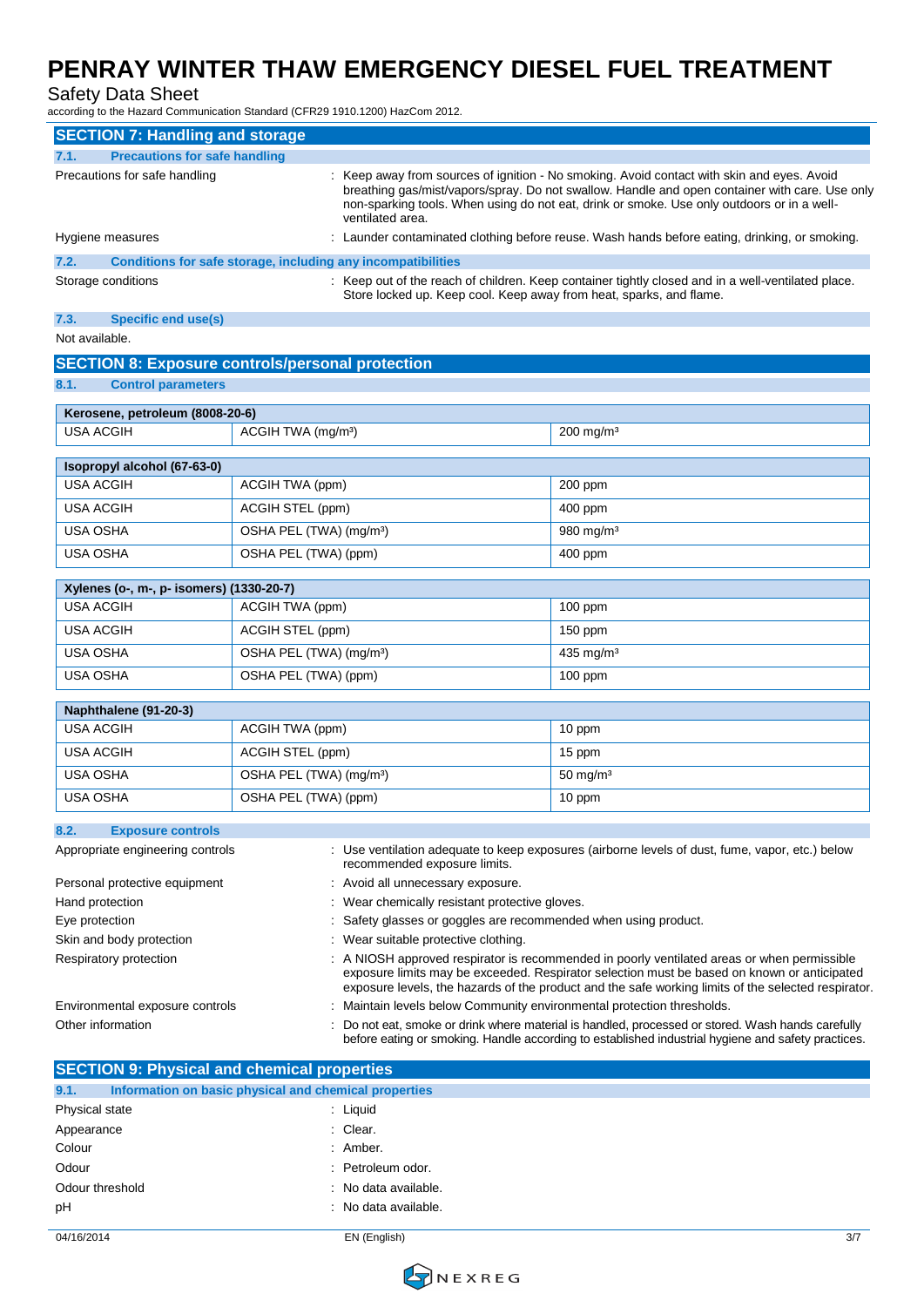### Safety Data Sheet

according to the Hazard Communication Standard (CFR29 1910.1200) HazCom 2012.

| Relative evaporation rate (butylacetate=1) | : No data available.                     |
|--------------------------------------------|------------------------------------------|
| Melting point                              | : No data available.                     |
| Freezing point                             | : No data available.                     |
| Boiling point                              | : ~ 82 °C (~ 180 °F) (Isopropyl alcohol) |
| Flash point                                | : ~13 °C (~56 °F)                        |
| Self ignition temperature                  | : No data available.                     |
| Decomposition temperature                  | : No data available.                     |
| Flammability (solid, gas)                  | : Flammable                              |
| Vapour pressure                            | : No data available.                     |
| Relative vapour density at 20 °C           | : No data available.                     |
| Relative density                           | $: 0.795 - 0.825$                        |
| Solubility                                 | : No data available.                     |
| Log Pow                                    | : No data available.                     |
| Log Kow                                    | : No data available.                     |
| Viscosity, kinematic                       | : No data available.                     |
| Viscosity, dynamic                         | : No data available.                     |
| Explosive properties                       | No data available.                       |
| Oxidising properties                       | No data available.                       |
| Explosive limits                           | : No data available.                     |

#### **9.2. Other information**

No additional information available

## **SECTION 10: Stability and reactivity**

| 10.1. | <b>Reactivity</b> |  |
|-------|-------------------|--|
|       |                   |  |

| No dangerous reaction known under conditions of normal use.                              |
|------------------------------------------------------------------------------------------|
| 10.2.<br><b>Chemical stability</b>                                                       |
| Stable under normal storage conditions. May form flammable/explosive vapour-air mixture. |
| <b>Possibility of hazardous reactions</b><br>10.3.                                       |
| No dangerous reaction known under conditions of normal use.                              |
| <b>Conditions to avoid</b><br>10.4.                                                      |
| Heat. Incompatible materials. Open flame.                                                |
| 10.5.<br>Incompatible materials                                                          |
| Strong oxidizing agents.                                                                 |
| <b>Hazardous decomposition products</b><br>10.6.                                         |
| May include, and are not limited to: oxides of carbon.                                   |

## **SECTION 11: Toxicological information**

| 11.1.<br>Information on toxicological effects |                  |
|-----------------------------------------------|------------------|
| Acute toxicity                                | : Not classified |
| 202101                                        |                  |
| LD50 oral rat                                 | > 2000 mg/kg     |
| LD50 dermal rabbit                            | > 2000 mg/kg     |
| LC50 inhalation rat (mg/l)                    | $> 20$ mg/l/4h   |
| Kerosene, petroleum (8008-20-6)               |                  |
| LD50 oral rat                                 | > 5000 mg/kg     |
| LD50 dermal rabbit                            | > 2000 mg/kg     |
| LC50 inhalation rat (mg/l)                    | $> 5.28$ mg/l/4h |
|                                               |                  |
| Isopropyl alcohol (67-63-0)                   |                  |
| LD50 oral rat                                 | 4396 mg/kg       |
| LD50 dermal rat                               | 12800 mg/kg      |
| LD50 dermal rabbit                            | 12870 mg/kg      |
| LC50 inhalation rat (mg/l)                    | 72.6 mg/l/4h     |
| Xylenes (o-, m-, p- isomers) (1330-20-7)      |                  |
| LD50 oral rat                                 | 4300 mg/kg       |
| LD50 dermal rabbit                            | >1700 mg/kg      |
| LC50 inhalation rat (ppm)                     | 5000 ppm/4h      |

04/16/2014 EN (English) 4/7

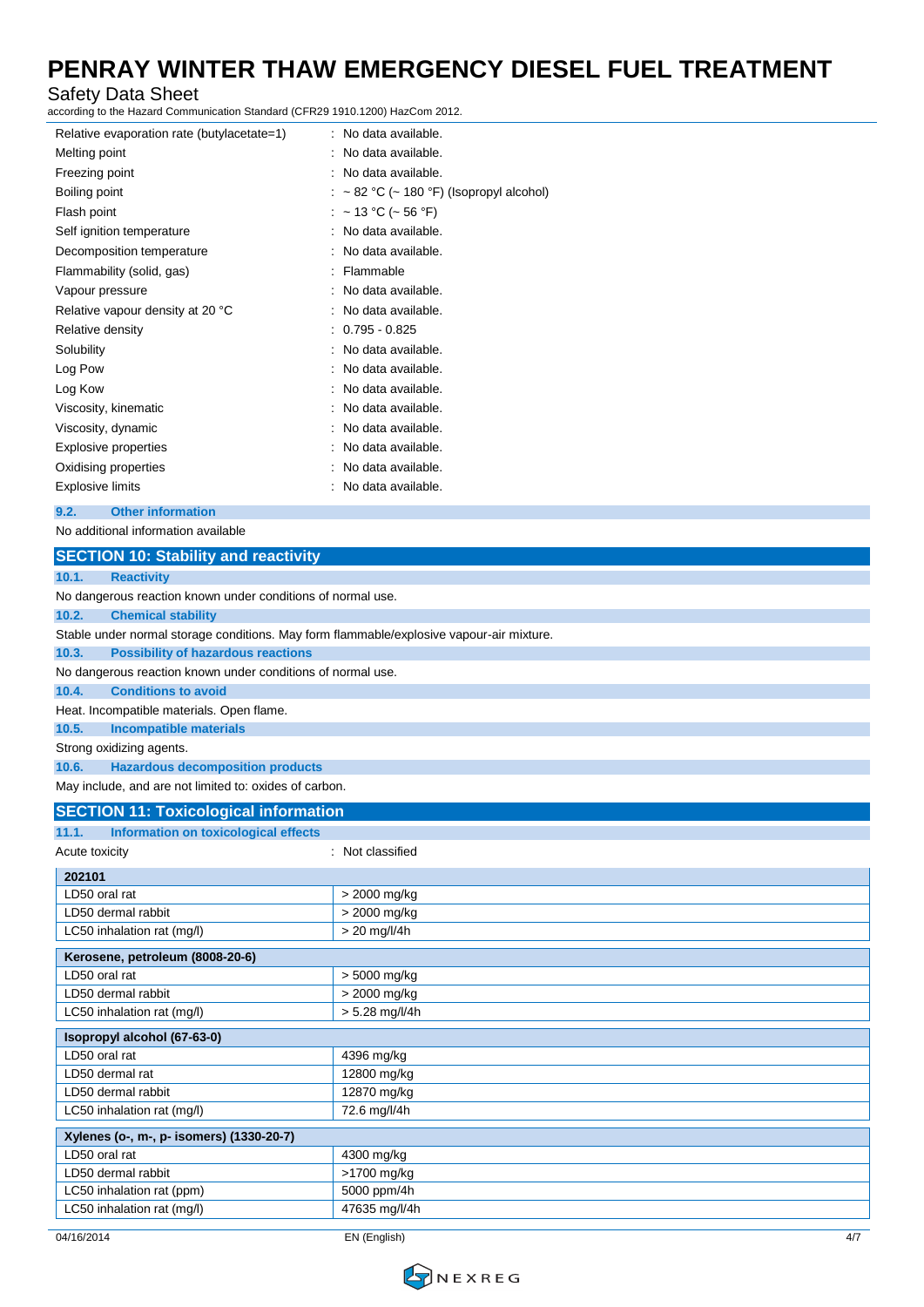## Safety Data Sheet

according to the Hazard Communication Standard (CFR29 1910.1200) HazCom 2012.

| Solvent naphtha, petroleum, heavy aromatic (64742-94-5) |                                                                                                                                                                               |
|---------------------------------------------------------|-------------------------------------------------------------------------------------------------------------------------------------------------------------------------------|
| LD50 oral rat                                           | > 5000 mg/kg                                                                                                                                                                  |
| LD50 dermal rabbit                                      | > 2000mg/kg                                                                                                                                                                   |
| LC50 inhalation rat (mg/l)                              | $> 5.28$ mg/l/4h                                                                                                                                                              |
| Naphthalene (91-20-3)                                   |                                                                                                                                                                               |
| LD50 oral rat                                           | 490 mg/kg                                                                                                                                                                     |
| LD50 dermal rabbit                                      | > 20 g/kg                                                                                                                                                                     |
| Skin corrosion/irritation                               | Causes skin irritation.                                                                                                                                                       |
| Serious eye damage/irritation                           | Causes serious eye irritation.                                                                                                                                                |
| Respiratory or skin sensitisation                       | Based on available data, the classification criteria are not met.                                                                                                             |
| Germ cell mutagenicity                                  | Based on available data, the classification criteria are not met.                                                                                                             |
| Carcinogenicity                                         | May cause cancer.                                                                                                                                                             |
| 202101                                                  |                                                                                                                                                                               |
| IARC group                                              | 2A (Diesel fuel exhaust)                                                                                                                                                      |
| Isopropyl alcohol (67-63-0)                             |                                                                                                                                                                               |
| IARC group                                              | 3                                                                                                                                                                             |
| Xylenes (o-, m-, p- isomers) (1330-20-7)                |                                                                                                                                                                               |
| IARC group                                              | 3                                                                                                                                                                             |
| Naphthalene (91-20-3)                                   |                                                                                                                                                                               |
| IARC group                                              | 2B                                                                                                                                                                            |
| National Toxicity Program (NTP) Status                  | 1, 3                                                                                                                                                                          |
| Reproductive toxicity                                   | Based on available data, the classification criteria are not met.                                                                                                             |
| Specific target organ toxicity (single exposure)        | May cause drowsiness or dizziness.                                                                                                                                            |
| Specific target organ toxicity (repeated exposure)      | Based on available data, the classification criteria are not met.<br>÷                                                                                                        |
| Aspiration hazard                                       | May be fatal if swallowed and enters airways.                                                                                                                                 |
| Symptoms/injuries after inhalation                      | May cause drowsiness, dizziness and central nervous system depression. May cause respiratory<br>tract irritation.                                                             |
| Symptoms/injuries after skin contact                    | : Causes skin irritation. Symptoms may include redness, edema, drying, defatting and cracking of<br>the skin.                                                                 |
| Symptoms/injuries after eye contact                     | Causes serious eye irritation. Symptoms may include discomfort or pain, excess blinking and<br>tear production, with marked redness and swelling of the conjunctiva.          |
| Symptoms/injuries after ingestion                       | May be fatal if swallowed and enters airways. This product may be aspirated into the lungs and<br>cause chemical pneumonitis. May cause stomach distress, nausea or vomiting. |
| <b>SECTION 12: Ecological information</b>               |                                                                                                                                                                               |
| 12.1.<br><b>Toxicity</b>                                |                                                                                                                                                                               |
| Ecology - general                                       | : May cause long-term adverse effects in the aquatic environment.                                                                                                             |
| 12.2.<br><b>Persistence and degradability</b>           |                                                                                                                                                                               |
| 202101                                                  |                                                                                                                                                                               |
| Persistence and degradability                           | Not established.                                                                                                                                                              |

Additional information **income in the containers** : Handle empty containers with care because residual vapours are flammable.

**13.1. Waste treatment methods**

**SECTION 13: Disposal considerations**

**12.3. Bioaccumulative potential**

**12.4. Mobility in soil** No additional information available **12.5. Other adverse effects** No additional information available

Bioaccumulative potential Not established.

**202101**



Waste disposal recommendations : This material must be disposed of in accordance with all local, state, provincial, and federal

regulations. The generation of waste should be avoided or minimized wherever possible.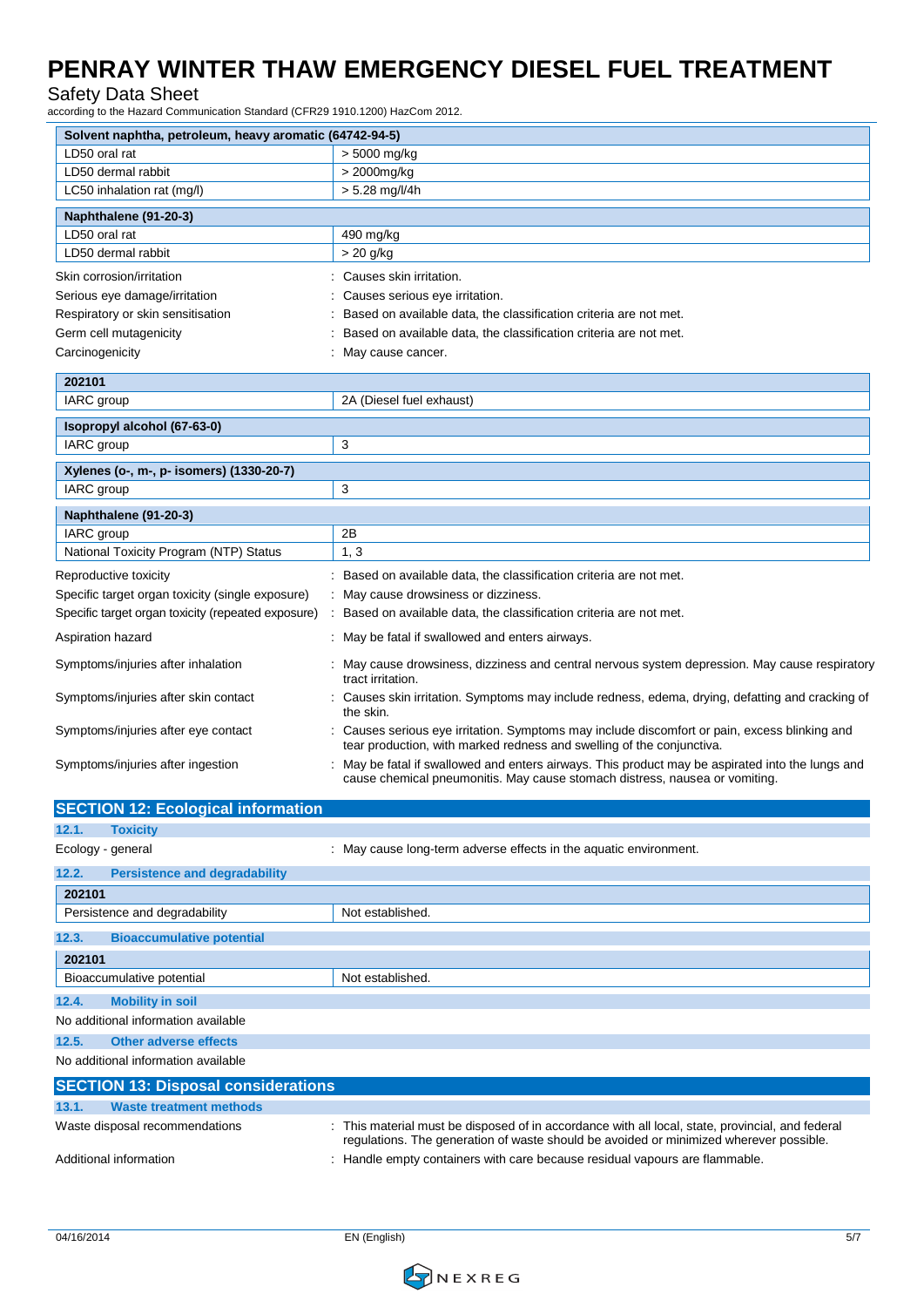#### Safety Data Sheet

according to the Hazard Communication Standard (CFR29 1910.1200) HazCom 2012.

| <b>SECTION 14: Transport information</b>                                                                                                   |                                                                                        |  |  |  |  |
|--------------------------------------------------------------------------------------------------------------------------------------------|----------------------------------------------------------------------------------------|--|--|--|--|
| In accordance with DOT                                                                                                                     |                                                                                        |  |  |  |  |
| 14.1.<br><b>UN number</b>                                                                                                                  |                                                                                        |  |  |  |  |
| UN-No.                                                                                                                                     | : UN1993                                                                               |  |  |  |  |
| 14.2.<br><b>UN proper shipping name</b>                                                                                                    |                                                                                        |  |  |  |  |
| Proper Shipping Name                                                                                                                       | : Flammable liquids, n.o.s. (Petroleum, Isopropanol)                                   |  |  |  |  |
| Department of Transportation Hazard Classes                                                                                                | $\therefore$ 3                                                                         |  |  |  |  |
| Hazard labels                                                                                                                              |                                                                                        |  |  |  |  |
|                                                                                                                                            |                                                                                        |  |  |  |  |
|                                                                                                                                            |                                                                                        |  |  |  |  |
|                                                                                                                                            |                                                                                        |  |  |  |  |
| Packing group (DOT)                                                                                                                        | : II                                                                                   |  |  |  |  |
| 14.3. Additional information                                                                                                               |                                                                                        |  |  |  |  |
| Other information                                                                                                                          | : No supplementary information available.                                              |  |  |  |  |
| Special transport precautions                                                                                                              | : Do not handle until all safety precautions have been read and understood.            |  |  |  |  |
|                                                                                                                                            |                                                                                        |  |  |  |  |
| <b>SECTION 15: Regulatory information</b>                                                                                                  |                                                                                        |  |  |  |  |
| 15.1. US Federal regulations                                                                                                               |                                                                                        |  |  |  |  |
| Kerosene, petroleum (8008-20-6)                                                                                                            |                                                                                        |  |  |  |  |
| Listed on the United States TSCA (Toxic Substances Control Act) inventory                                                                  |                                                                                        |  |  |  |  |
| Isopropyl alcohol (67-63-0)                                                                                                                |                                                                                        |  |  |  |  |
| Listed on the United States TSCA (Toxic Substances Control Act) inventory                                                                  |                                                                                        |  |  |  |  |
| Listed on SARA Section 313 (Specific toxic chemical listings)                                                                              |                                                                                        |  |  |  |  |
| EPA TSCA Regulatory Flag                                                                                                                   | T - T - indicates a substance that is the subject of a Section 4 test rule under TSCA. |  |  |  |  |
| SARA Section 313 - Emission Reporting                                                                                                      | 1.0%                                                                                   |  |  |  |  |
| Xylenes (o-, m-, p- isomers) (1330-20-7)                                                                                                   |                                                                                        |  |  |  |  |
| Listed on the United States TSCA (Toxic Substances Control Act) inventory<br>Listed on SARA Section 313 (Specific toxic chemical listings) |                                                                                        |  |  |  |  |
| SARA Section 313 - Emission Reporting<br>1.0%                                                                                              |                                                                                        |  |  |  |  |
|                                                                                                                                            |                                                                                        |  |  |  |  |
| Solvent naphtha, petroleum, heavy aromatic (64742-94-5)                                                                                    |                                                                                        |  |  |  |  |
| Listed on the United States TSCA (Toxic Substances Control Act) inventory                                                                  |                                                                                        |  |  |  |  |
| Naphthalene (91-20-3)                                                                                                                      |                                                                                        |  |  |  |  |
| Listed on the United States TSCA (Toxic Substances Control Act) inventory<br>Listed on SARA Section 313 (Specific toxic chemical listings) |                                                                                        |  |  |  |  |
| EPA TSCA Regulatory Flag                                                                                                                   | $T - T$ indicates a substance that is the subject of a Section 4 test rule under TSCA  |  |  |  |  |
| SARA Section 313 - Emission Reporting<br>0.1%                                                                                              |                                                                                        |  |  |  |  |
| Solvent naphtha, petroleum, light aromatic (64742-95-6)                                                                                    |                                                                                        |  |  |  |  |
| Listed on the United States TSCA (Toxic Substances Control Act) inventory                                                                  |                                                                                        |  |  |  |  |
| 15.2. US State regulations                                                                                                                 |                                                                                        |  |  |  |  |
| 202101                                                                                                                                     |                                                                                        |  |  |  |  |
| State or local regulations<br>This product contains chemicals known to the State of California to cause cancer.                            |                                                                                        |  |  |  |  |
| <b>SOURCE AGENCY CARCINOGEN CLASSIFICATIONS:</b>                                                                                           |                                                                                        |  |  |  |  |
| <b>IARC</b><br>International Agency for Research on Cancer.                                                                                |                                                                                        |  |  |  |  |
|                                                                                                                                            | 1 - Carcinogenic to humans;                                                            |  |  |  |  |
|                                                                                                                                            | 2A - Probably carcinogenic to humans;<br>2B - Possibly carcinogenic to humans;         |  |  |  |  |
| 3 - Not classifiable;                                                                                                                      |                                                                                        |  |  |  |  |
|                                                                                                                                            | 4 - Probably not carcinogenic to humans.                                               |  |  |  |  |
| <b>NTP</b>                                                                                                                                 | <b>National Toxicology Program.</b>                                                    |  |  |  |  |
| 1 - Evidence of Carcinogenicity;<br>2 - Known Human Carcinogens;                                                                           |                                                                                        |  |  |  |  |
| 3 - Reasonably anticipated to be Human Carcinogen;                                                                                         |                                                                                        |  |  |  |  |
| 4 - Substances delisted from report on Carcinogens;<br>5 - Twelfth Report - Items under consideration.                                     |                                                                                        |  |  |  |  |